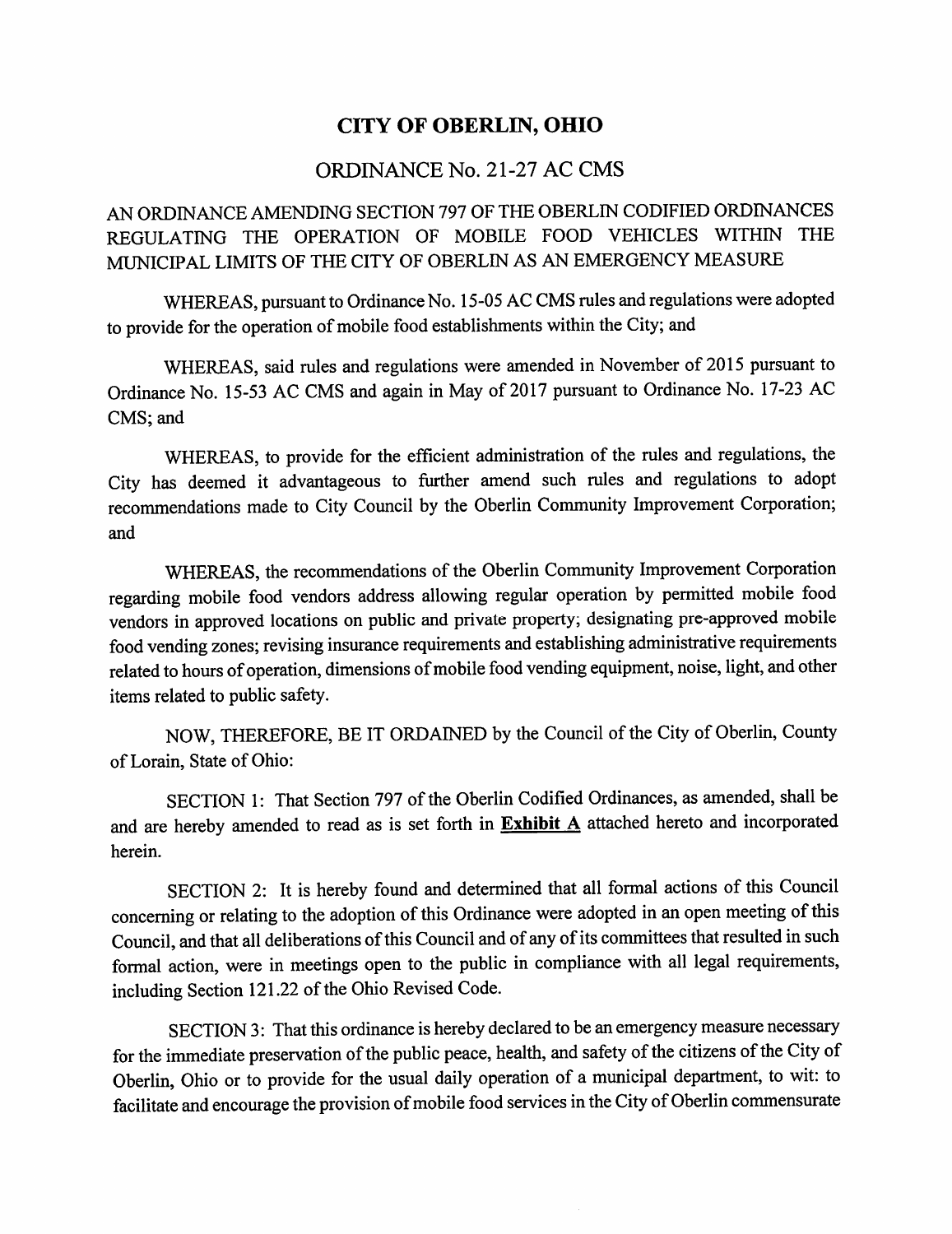Page 2 ORDINANCE No. 21-27 AC CMS

with the onset of downtown summertime activities so as to promote commerce within the City and provided that it is elevated to emergency status by the affirmative vote of at least five members of Council and receives the affirmative vote of at least five members of Council upon final passage, it shall go into full force and effect from and immediately after its passage; otherwise, it shall take effect at the earliest date allowed by law.

1<sup>st</sup> Reading: May 17, 2021 PASSED:

2<sup>nd</sup> Reading: June 7, 2021

3rd Reading: June 21, 2021

ATTEST:

INDA B. ANDERSON, MMC **CLERK OF COUNCIL** 

POSTED: 06/22/2021

**LIMDA SLOCUM** PRESIDENT OF COUNCIL

EFFECTIVE DATE: 06/21/2021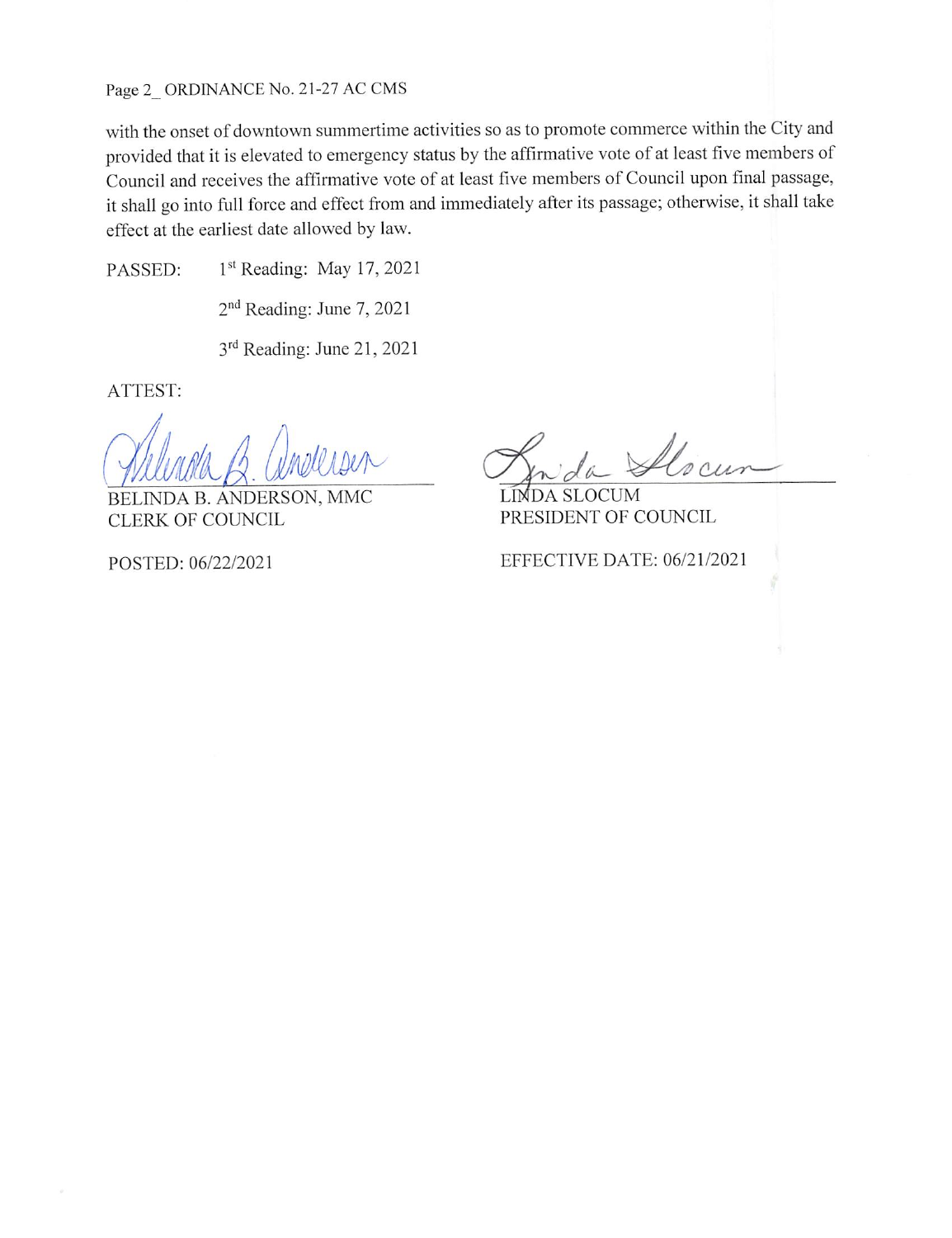## **ORDINANCE No. 21-27 AC CMS**

### **EXHIBIT A**

### **CHAPTER 797 Mobile Food Vehicles**

- **[797.01](https://codelibrary.amlegal.com/codes/oberlin/latest/oberlin_oh/0-0-0-29219#JD_797.01) Purpose.**
- **[797.02](https://codelibrary.amlegal.com/codes/oberlin/latest/oberlin_oh/0-0-0-29225#JD_797.02) Definitions.**
- **[797.03](https://codelibrary.amlegal.com/codes/oberlin/latest/oberlin_oh/0-0-0-29243#JD_797.03) Scope of chapter.**
- **[797.04](https://codelibrary.amlegal.com/codes/oberlin/latest/oberlin_oh/0-0-0-29246#JD_797.04) Mobile food vendor permit required.**
- **[797.05](https://codelibrary.amlegal.com/codes/oberlin/latest/oberlin_oh/0-0-0-29258#JD_797.05) Application for a mobile food vendor permit.**
- **[797.06](https://codelibrary.amlegal.com/codes/oberlin/latest/oberlin_oh/0-0-0-906#JD_V) Rules and regulations.**
- **[797.07](https://codelibrary.amlegal.com/codes/oberlin/latest/oberlin_oh/0-0-0-906#JD_V) Permit fees.**
- **[797.08](https://codelibrary.amlegal.com/codes/oberlin/latest/oberlin_oh/0-0-0-29304#JD_797.08) Prohibition against the transfer of a permit.**
- **[797.09](https://codelibrary.amlegal.com/codes/oberlin/latest/oberlin_oh/0-0-0-29315#JD_797.09) Unlawful operation of a mobile food establishment.**
- **[797.10](https://codelibrary.amlegal.com/codes/oberlin/latest/oberlin_oh/0-0-0-29323#JD_797.10) Enforcement.**
- **[797.11](https://codelibrary.amlegal.com/codes/oberlin/latest/oberlin_oh/0-0-0-29331#JD_797.11) Severability.**
- **[797.99](https://codelibrary.amlegal.com/codes/oberlin/latest/oberlin_oh/0-0-0-906#JD_V) Penalty.**

797.01 PURPOSE.

 (a) The City of Oberlin recognizes and supports the vitality and activity that is created by outdoor business activities within the "downtown business district" and in other locations. The operation of such business or other uses within the public street rights-of-way, however, requires careful consideration and review to ensure that such uses function in a manner as to create the aforementioned benefits without any undue negative effects.

 (b) The purpose of establishing these regulations is to create a pleasant and vibrant downtown environment for visitors and residents; to provide an opportunity for the operation of mobile food establishments in residential and commercial areas; to prevent the obstruction of pedestrian, bicycle and motor vehicle traffic; to ensure that adequate efforts are made to protect the health, safety, and welfare of the public by requiring permits for the operation of mobile food establishments and to establish minimum requirements pertaining to the safe and sanitary operation of mobile food establishments.

797.02 DEFINITIONS.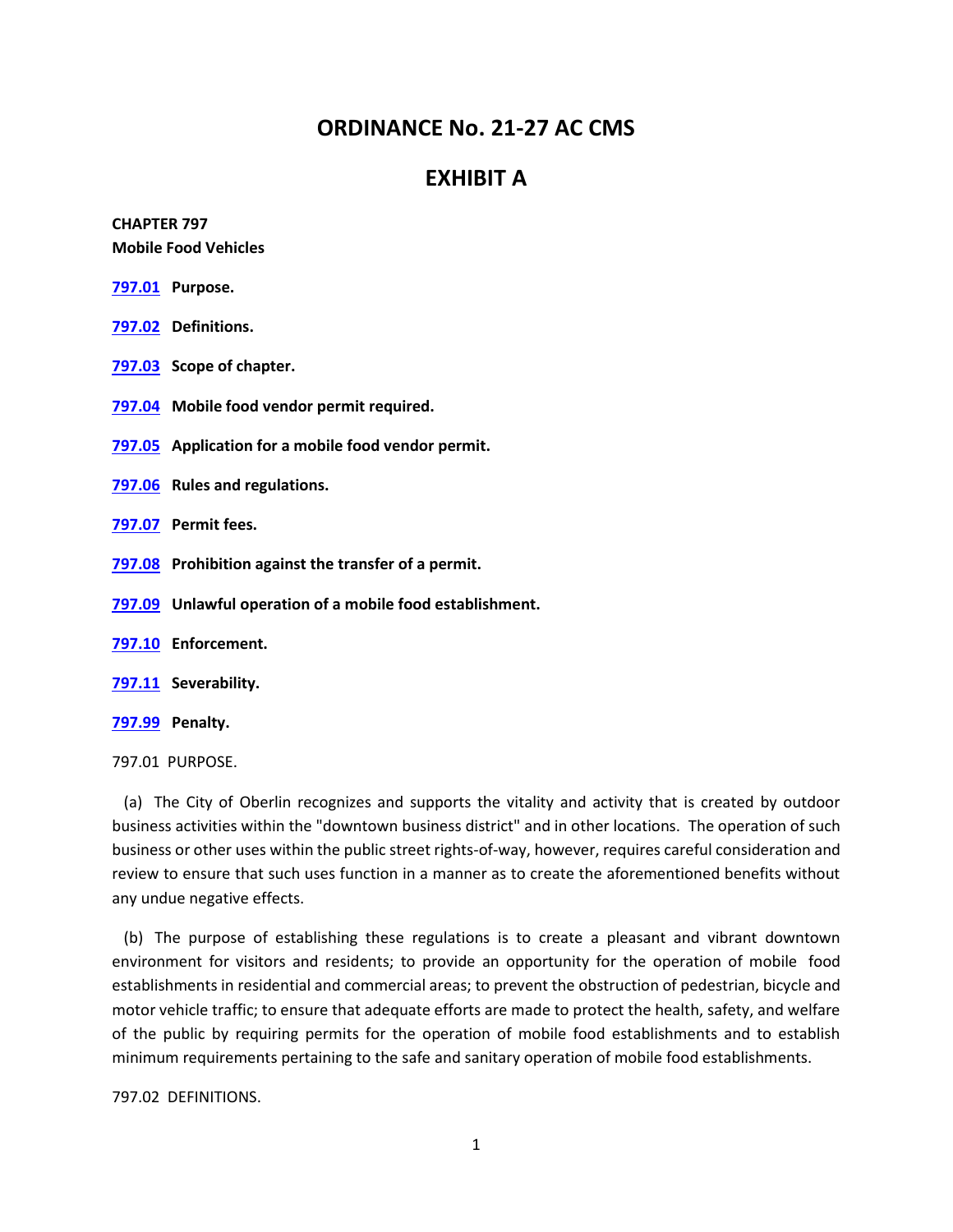When used in this chapter, unless the context otherwise requires, the following terms shall have the following meanings:

 (a) The **City Manager** shall mean the City Manager of the City of Oberlin or a person with the authority to execute the duties of the City Manager. The City Manager, may in his or her discretion, delegate to another City employee the administrative duties set forth in this Chapter.

 (b) **Mobile Food Establishment** shall mean a business operation that provides food for human consumption from a vehicleor a trailer or cart propelled by a vehicle or by human power. Mobile Food Establishments include but are not limited to: mobile food kitchens, canteen trucks, pushcart vendors, bicycle cart vendors, mobile food trucks, ice cream trucks that park and operate in a fixed temporary location, and coffee trucks. A Mobile Food Establishment does not include "Meals on Wheels," ice cream trucksthat do not park and operate at a fixed temporary locationor the home delivery of food.

 (c) **Mobile Food Vendor** shall mean a person or business entity who operates a Mobile Food Establishment that is incorporated in or propelled by a vehicle.

(d) **Mobile Food Vendor Designated Area** shall mean an area on public property or in the public rightof-way designated by the City Manager in which mobile food vendors can park Mobile Food Establishment Vehicles provided such an area is reserved at least 24 hours in advance with the City Manager's Office.The City Manager may establish operational policies for Mobile Food Vendor Designated Areas to ensure public safety and health.

(e) **Private event** shall mean a social gathering on private property.

 (f) **Special Event**: For the purpose of this Chapter, "Special Event" shall mean any outdoor activity or series of outdoor activities open to the public occurring at a predetermined time and place; conducted on public property or on non-residential private property for which a Special Event Permit is required. A Special Event includes but is not limited to:

 (1) Any activity involving entertainment and/or amplified sound, food, beverage, merchandise sales or any activity promoted as a festival, sports event, trade show, craft show, public dance, concert or performance;

 (2) Any activity that may substantially increase or disrupt the normal flow of traffic on any street or highway;

(3) Any activity which involves the use of public facilities; or

 (4) Any activity which involves the use of City services that would not be necessary in the absence of such an event.

797.03 SCOPE OF CHAPTER.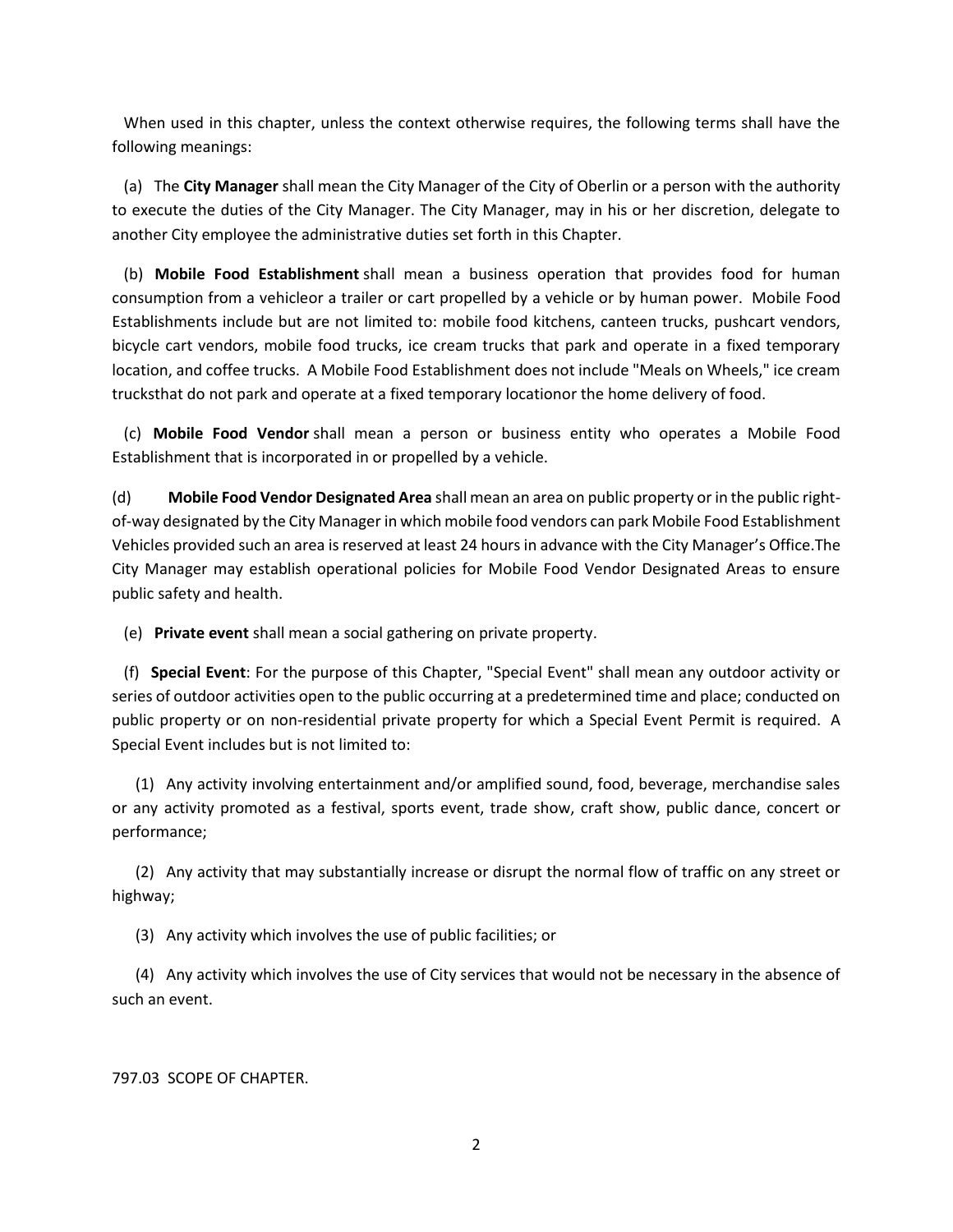The provisions of this Chapter shall apply to the operation of Mobile Food Establishments in the City of Oberlin.

797.04 MOBILE FOOD VENDOR PERMIT REQUIRED.

 No person, organization or business entity shall operate a Mobile Food Establishment without first having been issued a permit authorizing such operation.

797.05 APPLICATION FOR A MOBILE FOOD VENDOR PERMIT.

 (a) Application. There shall be made available by the City Manager's Office an application for the operation of a Mobile Food Establishment. The application shall include the following:

(1) A description of the necessary inspections and fees.

 (2) Identification of the area(s) where the operation of Mobile Food Establishments arepermitted or prohibited.

(b) Submission of Materials. Each application submitted shall include the following:

 (1) The name, address and telephone number of the person/entity who will own and/or operate a Mobile Food Establishment.

 (2) A description of the proposed operation of the Mobile Food Establishment. A plan illustrating the proposed location(s) of the operation of the Mobile Food Establishment if applicable.

 (3) Certification that the Mobile Food Establishment has passed all inspections required by the Lorain County General Health District or other Ohio county health department under the jurisdiction of the Ohio Department of Health.

(4) Proof of insurance providing general liability coverage in the minimum amount of five hundred thousand dollars (\$500,000) per occurrence and one million dollars (\$1,000,000.00) in the aggregate), naming the City of Oberlin as additional insured and in a form acceptable to the City.

 (5) Completed Regional Income Tax Authority form as prescribed by the City if a Mobile Food Vendor intends to operate in the City for a period of more than twenty (20) days during the calendar year. A day is a full day or any fractional part of a day.

(c) Approval Process. Applications and required fees shall be submitted to the City Manager's Office.

 (1) Prior to the operation of the Mobile Food Establishment, the equipment utilized in its operation shall be inspected by the Oberlin Fire Department to ensure compliance with all applicable federal, state, and local fire safety statutes, regulations, ordinances, and codes. For Private Events and Special Events, the inspection may be conducted on the first day of the operation of the Mobile Food Establishment if all other required application materials have been submitted and approved in advance by the City Manager, and if prior arrangements have been made with the Oberlin Fire Department and City Manager for inspection at a mutually agreeable time and place on the first day of operation . A re-inspection shall be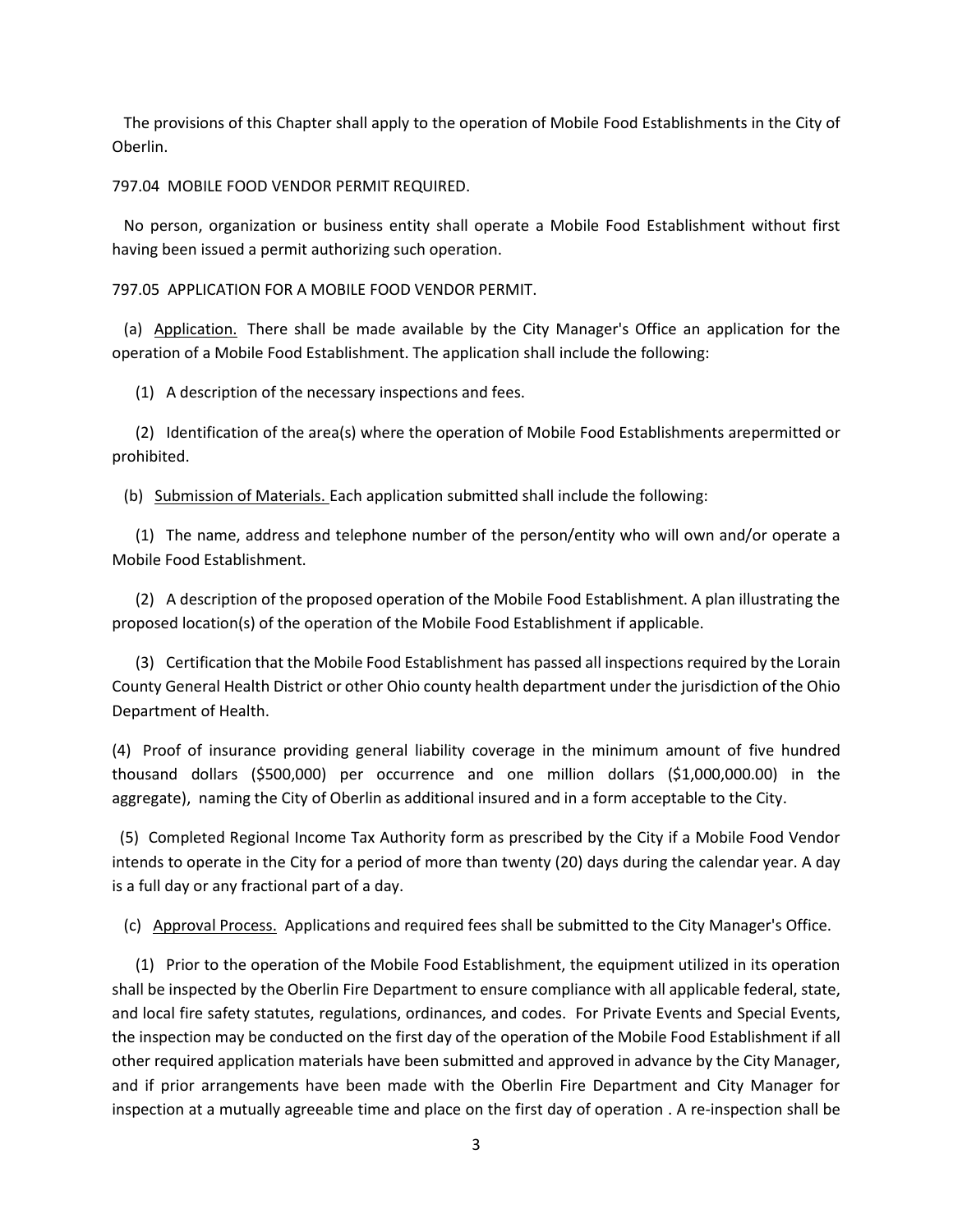required if there are subsequent material physical alterations to the vehicle used in the operation of the Mobile Food Establishment.

 (2) If all application materials have been submitted and the equipment utilized in the operation of the Mobile Food Establishment has satisfied the requirements of the fire safety inspection, the City Manager shall issue a permit authorizing the operation of the Mobile Food Establishment as soon as is practicable, but not more than 10 days after the submission of the application materials.

 (3) If the Application is denied, the City Manager shall state the specific reason(s) for the denial. Any applicant who has been denied a permit may, after correcting any deficiencies in the Application, resubmit the Application for approval pursuant to this Section.

797.06 RULES AND REGULATIONS.

(a) General. The following rules and regulations apply to the operation of a Mobile Food Establishment:

 (1) No Mobile Food Vendor shall operate a Mobile Food Establishment without first having been issued a permit authorizing such operation.

 (2) Permitted locations for Mobile Food Establishments. Mobile Food Establishments are permitted to operate in the following locations in the City of Oberlin:

- (A) At private events as defined in this ordinance.
- (B) At special events as defined in this ordinance.
- (C) In MobileFood Vendor Designated Areas.

(D) On private property zoned "C-1", "C-2", "C-3" or "M-1" at all other times other than during a Private Event or Special Event subject to site plan approval by the Planning Commission under Section 1357 of the Codified Ordinances.

 (3) No Mobile Food Vendor shall provide any dining area, tables, chairs, booths, bar stools, benches, or standup counters, unless a proposal for such seating/standup arrangements has been submitted with the permit application and approved by the City Manager.

 (4) Mobile Food Vendor shall provide customers with single service articles, such as plastic silverware and paper plates and napkins, and a waste container for their disposal. A Mobile Food Vendor shall dispose of waste in accordance with applicable regulations unless such disposal is otherwise provided by a Special Event sponsor.

 (5) No Mobile Food Vendor shall make or cause to be made any unreasonable or excessive noise in violation of Section [509.10](https://codelibrary.amlegal.com/codes/oberlin/latest/oberlin_oh/0-0-0-8087#JD_509.10) of the City's Codified Ordinances.

 (6) No Mobile Food Vendor shall employ the use of flashing or moving lights on or near a Mobile Food Establishment as part of its operation.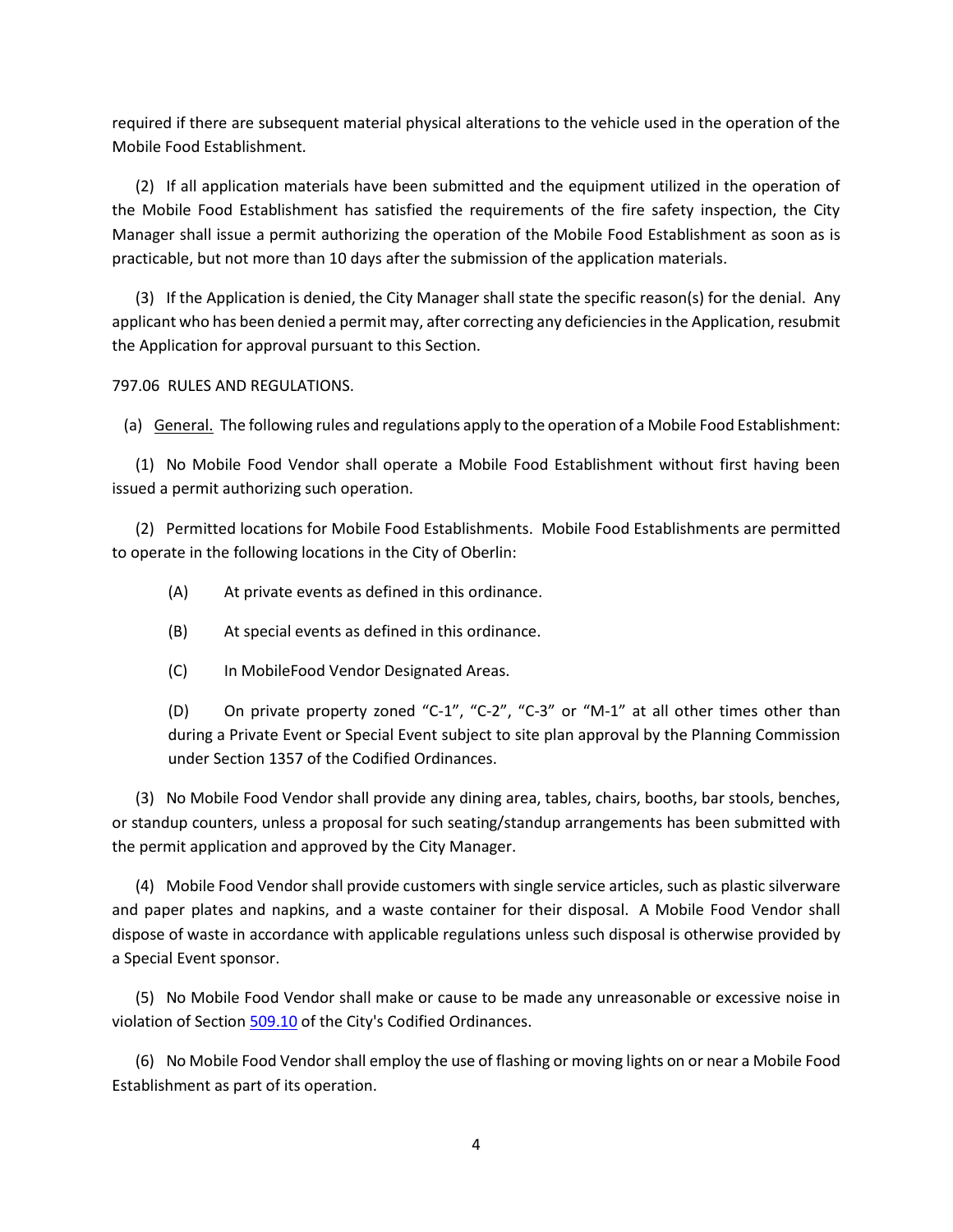(7) The operation of a Mobile Food Establishment shall be in accordance with all applicable parking regulations for commercial vehicles.

 (8) The City Manager may require a change of an approved location for the operation of the Mobile Food Establishment at any time if it is determined by the City Manager the approved location for the operation of a Mobile Food Establishment endangers public health, safety, or order or upon the request of the permit holder or if it is necessary that use of the approved location is necessary for emergency purposes or other public benefit.

 (9) Mobile Food Establishments shall either operate within the operating hours of a private event or special event; within the hours of 7:00 a.m. to 10:00 p.m. in Mobile Food Vendor Designated Areas except for those Mobile Food Establishments located in Mobile Food Vendor Designated Areas in City parks which must operate in accordance with Section 927.12; or within operating hours as approved by the Planning Commission during site plan approval for Mobile Food Establishments located on private property.

 (b) The operation of Mobile Food Vendor vehicles shall at all times be in compliance with all applicable governmental rules and regulations, including but not limited to those of the Lorain County General Health District and the State of Ohio, as well as all applicable fire safety statues, regulations, ordinances and codes.

797.07 PERMIT FEES.

 (a) Annual Permit Application Fee. The annual application fee for a Permit to authorize the operation of a Mobile Food Establishment shall be one hundred twenty-five dollars (\$125.00).

 (b) Single Event Permit Application Fee. The Application fee for a permit to authorize the operation of a Mobile Food Establishment at a single Special Event or Private Event shall be fifty dollars (\$50.00) for each event.

 (c) Permit application fees are non-refundable once submitted, regardless of whether a permit is issued or denied.

 (d) Exemptions. There shall be no application fee required for a permit to authorize the operation of a Mobile Food Establishment operated in Oberlin by a restaurant having its principal business location in Oberlin.

797.08 PROHIBITION AGAINST THE TRANSFER OF A PERMIT.

 (a) Transfers for Value Prohibited. No person holding a permit for a Mobile Food Establishment shall sell, lend, lease or in any manner transfer a Mobile Food Vendor Permit except as provided for under (b) below.

 (b) Non-value Transfers as Part of the Sale of a Business. Notwithstanding subsection (a) hereof, a permit holder may transfer a permit as part of the sale of a majority of the stock in a corporation holding such permit, as part of the sale of a majority of the membership interests of a limited liability company